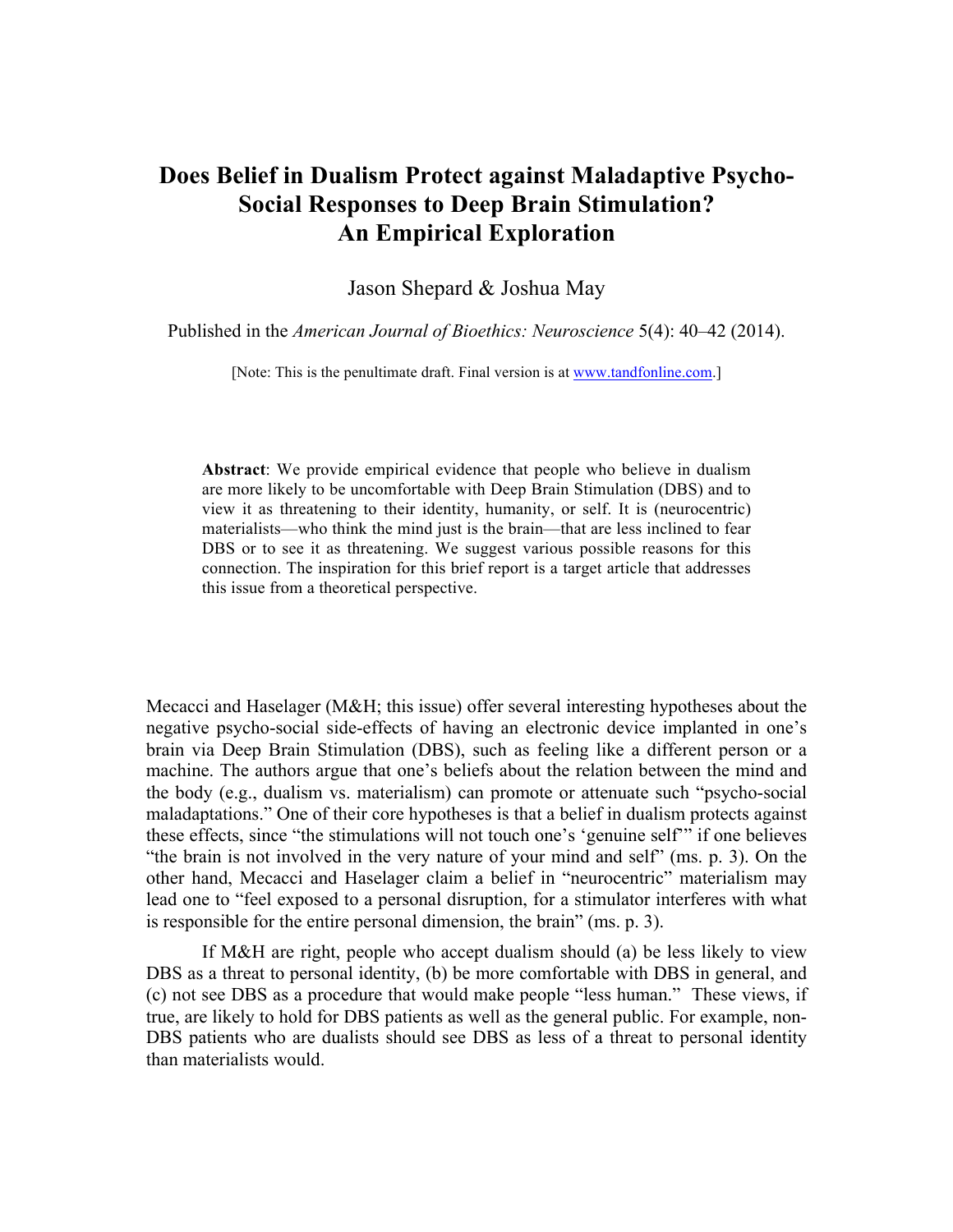While we believe M&H's hypothesis is a plausible one, an opposing view also seems plausible. For example, dualists are more likely to believe that we have a special essence, or a soul, that makes us, *us* (Bloom, 2004), and they may view the brain as a place where the soul interacts with the body (Descartes, 1641/1996). This view may lead dualists to be particularly wary of DBS, fearing that DBS will interfere with the soul via its connection with the brain. Materialists, on the other hand, are less likely to believe that people have soul-based special essences, and thus materialists may be more comfortable with DBS, precisely because they are less inclined to believe there is an essence to be manipulated (cf., Nahmias, et al., forthcoming).

Of course, the competing predictions made by these hypotheses are an empirical matter, not merely a conceptual one. M&H appreciate this point as much as anyone. They specifically note the dearth of empirical research on this topic, and one of the goals of their paper is to "[make] a case for further empirical investigation" (ms. p.4). We do exactly that, reporting a study that we hope will serve as a starting point for a developing empirical debate.

## **Method**

We recruited 82 people via Amazon Mechanical Turk to participate in the study. Participants were administered the Free Will Inventory (FWI; Nadelhoffer, et al., 2014), which includes a belief in Dualism subscale. They were then asked to read a short passage introducing the uses and effects of DBS, followed by a questionnaire regarding DBS and personal identity, which contained 16 questions. Participants responded to all questions using a 7-point Likert scale ranging from 1 *strongly disagree* to 7 *strongly agree*.

The 16 questions formed several reliable composites. Ten questions formed a Change in Personal Identity composite  $(\alpha = .913)$ —e.g., "DBS fundamentally changes who a person is," and "I would worry that if I went through DBS, I would no longer recognize myself as the same person." Two of the questions formed a DBS Makes One Less Human composite ( $\alpha$ =.857)—viz., "In a way, DBS makes one less human" and "In a way, DBS makes one more cyborg-like." Two other questions formed a Comfort with Undergoing DBS composite ( $\alpha$ =.887)—e.g., "I would feel comfortable undergoing DBS if it was medically recommended." Finally, two questions formed a Mind is Brain composite ( $\alpha$ =.768)—e.g. "The success of DBS provides strong evidence that the mind just is the brain and not some kind of special entity." We conducted correlational analyses between these four composites and the Dualism subscale of the FWI.

M&H's view predicts a negative correlation between scores on the Dualism subscale and the Change in Personal Identity composite, since they claim dualism acts as a protective factor against changes to the "genuine self." Similarly, they should predict a negative correlation between the dualism subscale and the DBS Makes One Less Human composite, because they claim dualism allows people "to gain some distance from the unsettling idea of potentially becoming a human machine hybrid" (ms. p. 10). Lastly, they should predict a positive correlation between Dualism and Comfort with Undergoing DBS composite, because DBS should not be seen as threatening to the dualist for the reasons mentioned above. Since Mind is Brain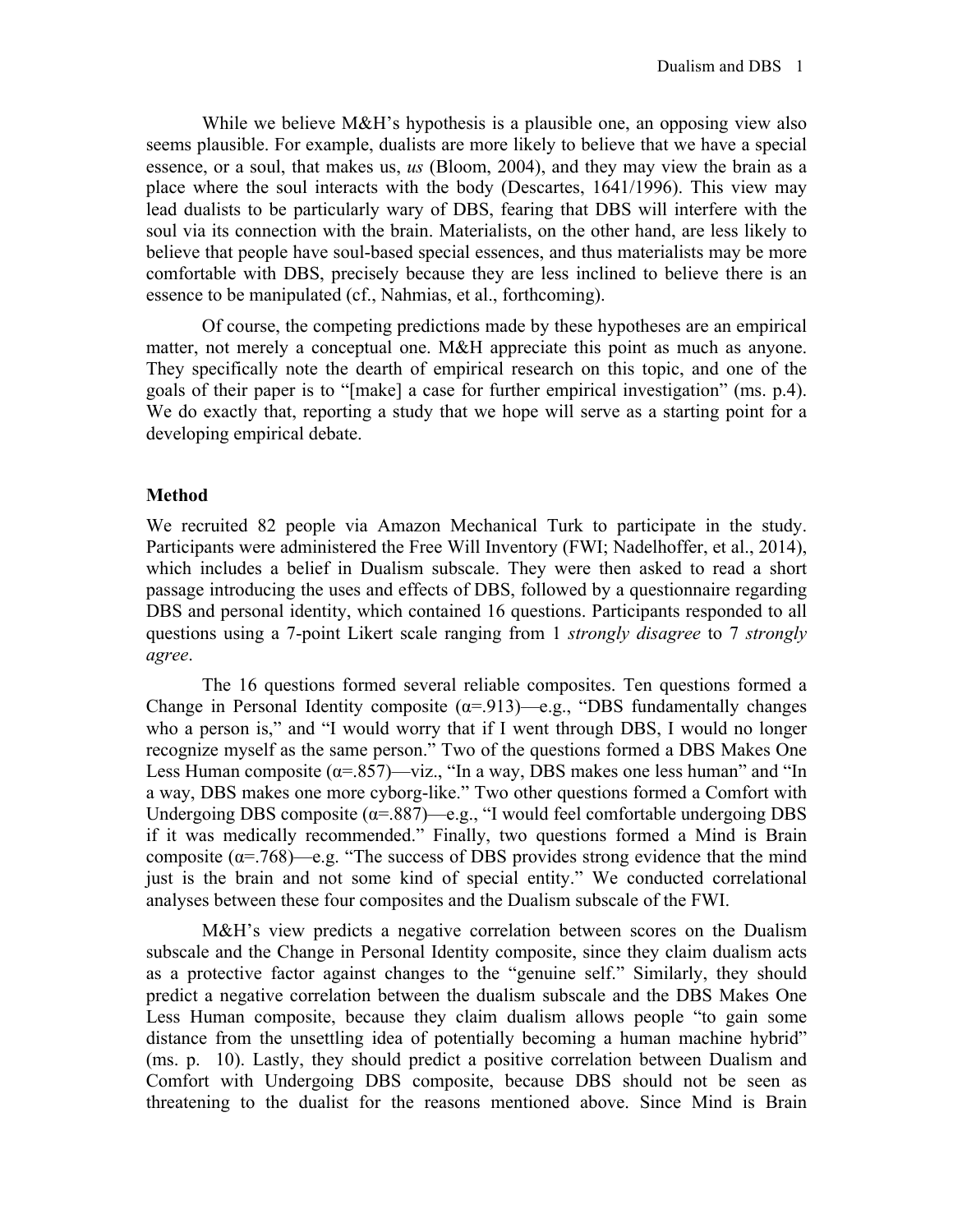composite is a measure of neurocentric materialism, we would expect the results from this composite to negatively correlate with the Dualism subscale of the FWI.

### **Results**

Dualism strongly negatively correlated with the belief that the mind is brain,  $r = .612$ , *p* < .001, suggesting that people who believe less strongly in dualism believe more strongly in neurocentric materialism. Contrary to M&H's hypothesis, belief in dualism was not correlated with belief in DBS changing personal identity,  $r = 0.034$ ,  $p = 0.764$ . Moreover, belief in dualism *positively* correlated with the belief that DBS makes one less human, *r*=.288, *p*=.009. In other words, the more one believed in dualism, the more one tended to believe that DBS made one less human. Opposite the prediction of M&H, belief in dualism was *negatively* correlated with feeling comfortable undergoing DBS, *r*  $=$  -.270,  $p = 0.014$ . The Mind is Brain composite—our proxy measure of neurocentric materialism—*positively* correlated with feeling comfortable with undergoing DBS,  $r =$ .315,  $p = 0.004$ . In other words, dualists tend to be less comfortable with the prospect of undergoing DBS, while neurocentric materialists tend to be more comfortable.

#### **Discussion**

This set of results taken together poses a challenge to M&H's hypothesis, and we believe provide initial evidence in favor of the opposing view. That is, our data support the view that dualist are more likely to believe that people have special essences that interact with and can be interfered with via the brain, and because of this, dualist, not materialists, find DBS more threatening.

Even if we are right, this isn't to say that M&H were not on the right track. One of their hypothesis was that the "frequently reported maladaptations might be partially caused by a conceptual shift away from dualism and towards a 'neurocentric' materialism, promoted by the scientific explanation [by medical experts]" (abstract). Of course, the reasoning behind this "shift hypothesis" (as we might call it) is their claim that dualism acts as a protective factor, and that the shift away from dualism erodes that protection<sup>1</sup>.

While our data challenge their reasoning behind the shift hypothesis, another version of the shift hypothesis may still explain some of the psycho-social maladaptations associated with DBS. A belief in special essences, in a soul, is a deeply held belief by many (Bering, 2006), and DBS may challenge this deeply held belief. The challenging of a deeply held belief can be unsettling and leads to psycho-social maladaptations. Under this view, and contra M&H, it is not the content of the belief that matters (e.g., dualism vs. neurocentric materialism), but rather it is the fact that a deeply held belief is being challenged in a way that leads to inconsistences and conflict within

 <sup>1</sup> It's not clear to us whether M&H saw their "shift hypothesis" as a separate hypothesis from the "dualism as protective" hypothesis. However, by separating these two claims, M&H may be able to salvage an important aspect of their view, even if dualism doesn't act as a protective factor.